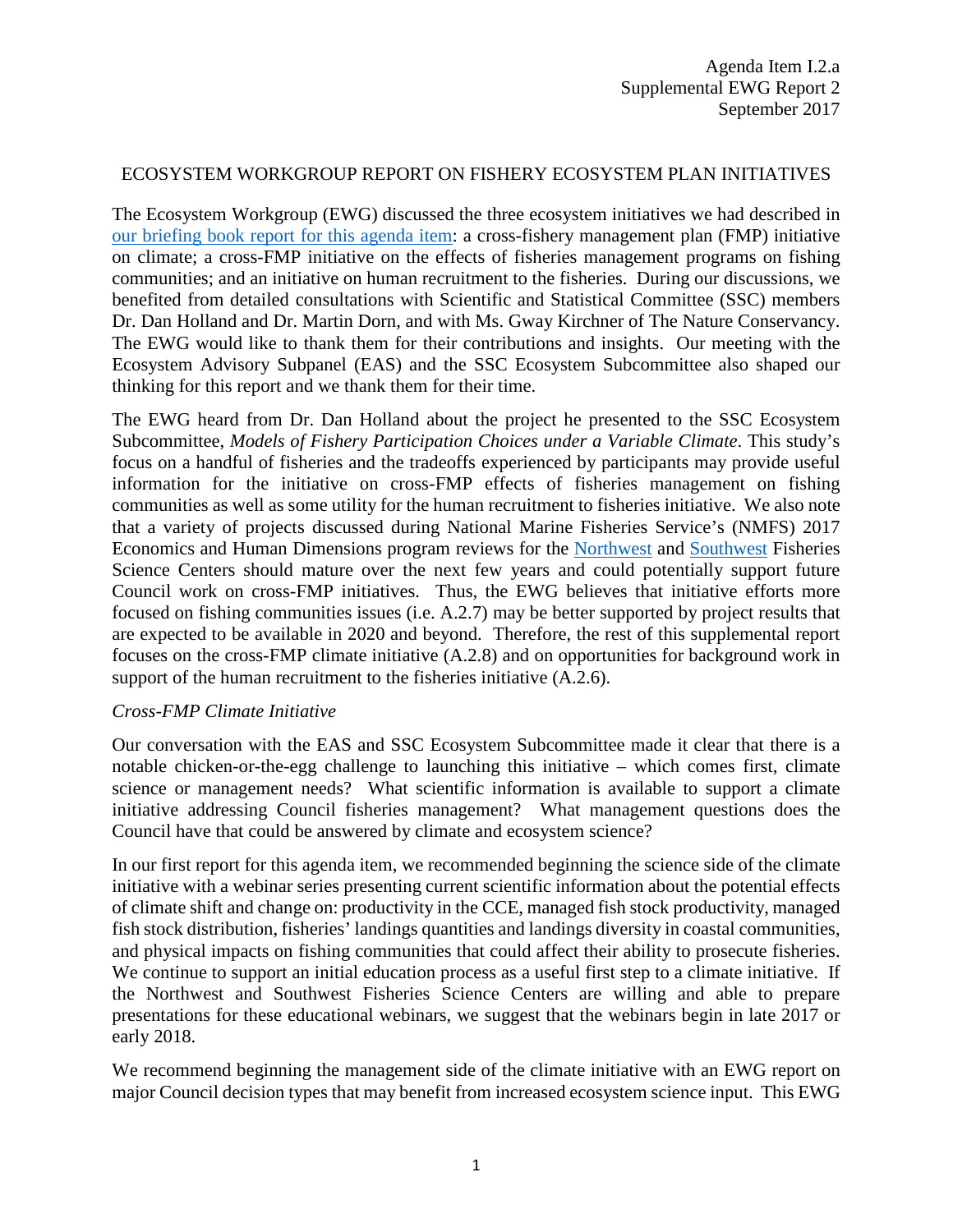report would be available at both the March 2018 and September 2018 Council meetings, for review and comment by Council advisory bodies and the public. We would be seeking comments on: 1) have we identified the range of fisheries management questions that could benefit from the support of climate information? and 2) what climate science efforts might be needed to answer the suite of management questions?

During our discussions with Ms. Gway Kirchner, she reiterated her organization's offer to support a workshop exploring the impacts of climate change on fisheries management. As we understand it, this would not be a Council process workshop, but could include Council process participants and may provide information in support of a climate initiative. If the Nature Conservancy's workshop occurred in spring 2018, any results from that workshop could be delivered to the Council in September 2018, in common with any other public comments on the action.

At the Council's September 2018 meeting, the Council could review the comments of its advisory bodies and the public to identify its highest priority management questions on the potential effects of climate variability and change on fish stocks and fishing communities. Council priorities from this discussion would serve to narrow and focus the goals of this initiative, including the content of the Council-sponsored workshops we proposed in our first report for this action. These priorities could also be used to support the 2018 update of the Council's Research and Data Needs document. It may also be useful for the Council to hear about an update on the implementation of NMFS' [Western Regional Action Plan](https://www.st.nmfs.noaa.gov/ecosystems/climate/rap/western-regional-action-plan) for the National Climate Science Strategy.

After the Council's September 2018 meeting, this initiative could follow the process described in [our briefing book report for this agenda item,](https://www.nwfsc.noaa.gov/news/events/program_reviews/2017/index.cfm) first exploring the effects of climate variability and change on fish stocks, and then on fishing communities. The EWG could use Council priorities identified during the 2017-18 process to refine management questions to then propose revisions to this initiative. The EWG would be interested in reviewing and refining the proposed initiative implementation process at that time, to better account for the Council management priorities identified during 2017-18. A process summary table follows:

| Late 2017               | EWG prepares report on management questions and Council actions (decisions) that could<br>benefit from additional climate and ecosystem science. The report would be made available at<br>both the March and Sept 2018 meetings, for review and comment by the Council, its advisory<br>bodies, and the public in September 2018. |
|-------------------------|-----------------------------------------------------------------------------------------------------------------------------------------------------------------------------------------------------------------------------------------------------------------------------------------------------------------------------------|
| Late 2017/Early<br>2018 | Educational Webinars. Number and specific content TBD.                                                                                                                                                                                                                                                                            |
| March 2018              | Council meeting: EWG report on management questions available.                                                                                                                                                                                                                                                                    |
| Spring 2018             | Public comment development on narrowing and refining management questions, potentially<br>including TNC-sponsored workshop.                                                                                                                                                                                                       |
| Sept 2018               | Council meeting. Council receives comments on management questions and on Council actions<br>that could benefit from additional climate and ecosystem science. Council provides further<br>guidance on initiative prioritization and content.                                                                                     |
| Beyond Sept 2018        | Additional workshops questions could be the next likely step in assessing the effects of climate<br>on fish stocks and fishing communities, and in planning science and policy process to address<br>the Council's prioritized management questions.                                                                              |